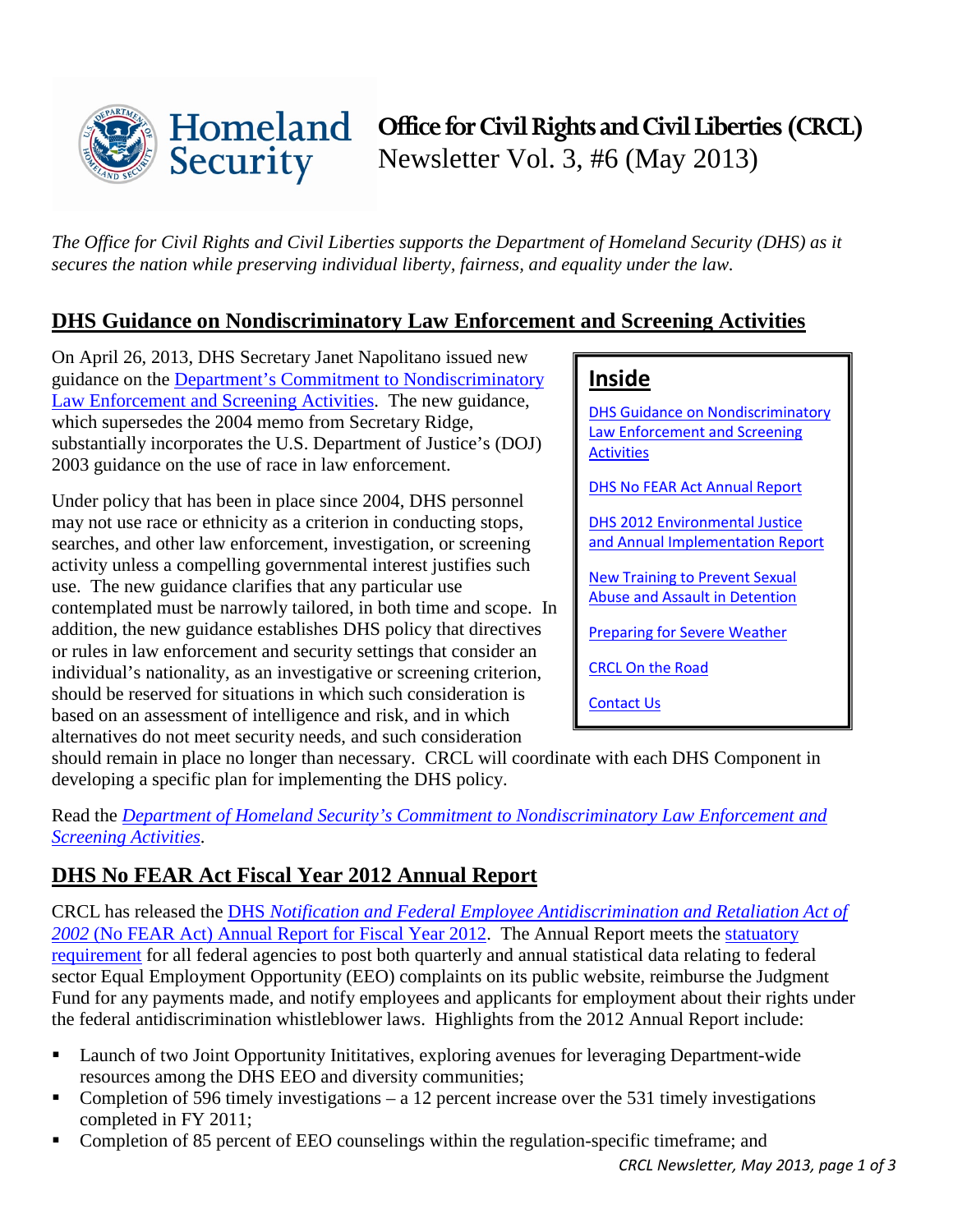**Issuance of 163 timely merit Final Agency Decisions (FADs)** – a 37 percent increase over the 199 timely merit FADs issued in FY 2011.

Read the *[2012 No FEAR Act Annual Report](http://www.dhs.gov/sites/default/files/publications/CRCL/no-fear-act-annual-report-fy2012.pdf)*.

# <span id="page-1-0"></span>**DHS 2012 Environmental Justice and Annual Implementation Report**

DHS recently released the [Environmental Justice Annual Implementation Progress Report for Fiscal Year](https://www.dhs.gov/sites/default/files/publications/13-0671%20Environmental%20Justice%20Annual%20Implementation%20Progress%20Report%2005%2003%2013%20v4%20clean_1.pdf)  [2012,](https://www.dhs.gov/sites/default/files/publications/13-0671%20Environmental%20Justice%20Annual%20Implementation%20Progress%20Report%2005%2003%2013%20v4%20clean_1.pdf) which summarizes the Department's progress toward achieving the goals of Executive Order (EO) 12898, *Federal Actions to Address Environmental Justice in Minority Populations and Low-Income Populations* (Feb. 11, 1994). During the reporting period, CRCL continued its work to integrate civil rights throughout the Department's programs, including rights secured by Title VI of the Civil Rights Act of 1964 (Title VI), which provides one legal underpinning of EO 12898 and prohibits discrimination on the grounds of race, color, or national origin in programs or activities receiving federal financial assistance.

Environmental justice concerns may be presented in projects supported through federal financial assistance, and Title VI provides an important tool for raising and addressing those concerns. CRCL also co-chairs the Department's Environmental Justice Working Group with the Office of the Chief Readiness Support Officer, Sustainability and Environmental Programs, to identify and address environmental justice considerations in current and pending DHS actions.

Read the *[2012 Environmental Justice Annual Implementation Progress Report](https://www.dhs.gov/sites/default/files/publications/13-0671%20Environmental%20Justice%20Annual%20Implementation%20Progress%20Report%2005%2003%2013%20v4%20clean_1.pdf)*.

## <span id="page-1-1"></span>**New Training to Prevent Sexual Abuse and Assault in Detention**

U.S. Immigration and Customs Enforcement (ICE) has zero tolerance for all forms of sexual abuse or assault. It is ICE policy to provide effective safeguards against sexual abuse and assault of all individuals in ICE custody. To better prepare ICE personnel for their crucial role in helping to combat sexual assault, CRCL collaborated with ICE to produce a mandatory online training course for the thousands of ICE employees who have contact with detainees. The training will help employees understand their role in the prevention, detection, and response to sexual abuse in ICE facilities or in other custodial situations.

The training was adapted from a course developed for correctional staff by the National Institute of Corrections at DOJ. It introduces employees to key principles set forth in the Prison Rape Elimination Act of 2003 and provides the tools employees need to understand their duty to report allegations, as well as respond to victims. The course also offers video tutorials and downloadable job aids on prevention, first responder tips, and communicating with persons of limited English proficiency, which provide actionable and job-specific knowledge that employees will need to sustain a zero tolerance culture.

## <span id="page-1-2"></span>**Preparing for Severe Weather**

Natural disasters such as flood, fire, earthquake, tornado and windstorm affect thousands of people every year. You should know what your risks are and prepare to protect yourself, your family and community. Recognizing an impending hazard and knowing what to do to protect yourself and your family will help you take effective steps to prepare beforehand and aid recovery after the event.



The steps you can take to prepare for the unexpected, such as

assembling a supply kit and developing a family emergency plan, are the same for all types of hazards. However each emergency is unique and knowing the specific actions to take for each threat will impact the decisions and preparations you make. Visit [www.ready.gov](http://www.ready.gov/) to learn how to prepare for natural disasters.